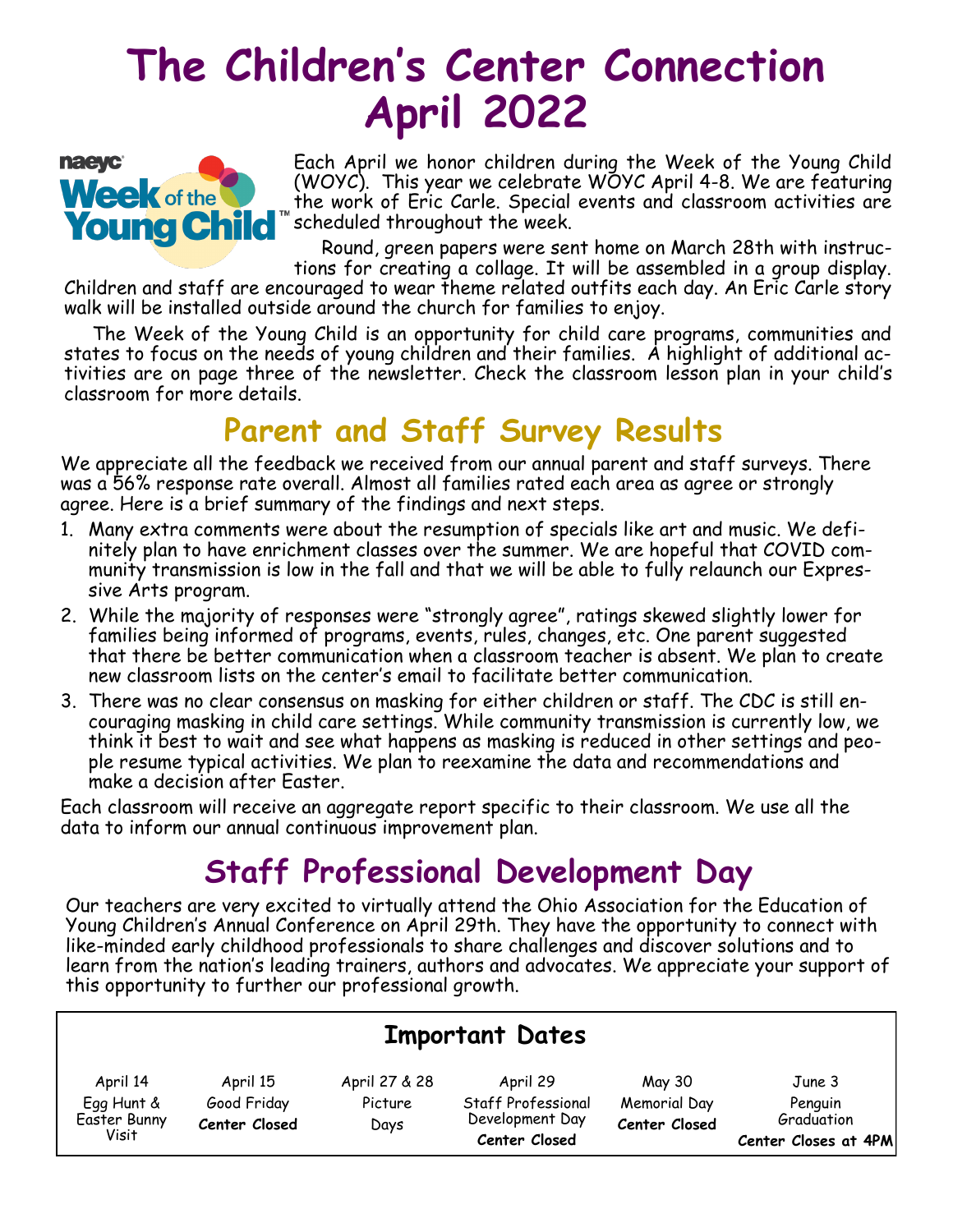### **Welcome New and Returning Staff**

Join us in welcoming new staff members! Ms. Lerese returned to the center and is helping where needed in the middle of the day. Ms. Cheyenne is currently helping in the Chicks classroom and Ms. Naughtica is working three afternoons a week and helping in many classrooms.

### **Church Restroom Renovation Project**

FBC is renovating all the restrooms on the church side of the building beginning mid-April. This is a much needed improvement to the 100-year old structure. The initial phase includes restrooms on the Fairmount Hall and then will move to the muscle room area. The next phase includes restrooms on the Shelburne side and then the work moves to the back of the sanctuary. When work happens downstairs, we will close the muscle room and serve all meals in the

### **Spring Portrait Days Are Back**

Lifetouch Photography is back to take children's pictures for The Children's Center on Wednesday, April 27th and Thursday, April 28th. Siblings will be photographed individually and together. Class photos will also be taken. The Penguin class will be photographed in cap and gown for a graduation portrait. Look for more information about soon.

### **Outdoor Play, Helmets and Mr. Tom's Trikes**

It's spring! Each day we take the children outside, sometimes to catch raindrops! Please be on the lookout as you drive through the parking lot. Many classes take walks around the church building and children travel along the fence to the play areas.

 This is a good time to take home winter items from your child's cubby and replace them with spring clothes and rain boots.



 It's also time to bring back the riding helmets (labeled with your child's name). Mr. Tom, head of maintenance, took advantage of the winter weather and repaired and refreshed many of our tricycles. We will unveil the refreshed tricycles right after Easter.

 It's also time for new sunscreen forms! The cost for center provided sunscreen for the season remains at \$10.00 per child. We use Rocky Mountain Sunscreen. Please complete the sunscreen form that is available at the Portico Entrance or office and return it to the office.

## **Walk for Hunger-Cleveland Metroparks Zoo**

The Run/Walk for Hunger is being held on Saturday, June 4th, 2022. The run starts at 8:30 a.m. and the walk at 9:00 a.m. The 5-kilometer Run/Walk-a-Thon through Cleveland Metroparks Zoo raises funds to help the Hunger Network of Greater Cleveland feed over 30,000 children a month. Parking is free for Walk participants and families may stay at the zoo after the event without charge.

 If you would like to participate in the Run/Walk please contact Karen Gill at 216 371-9394. You can also sign up online at [www.hungernetwork.org.](http://www.hungernetwork.org/) Our team name is First Baptist Church and Children's Center.

 If you are unable to participate in the Run/Walk, please consider making a donation. Our goal is to contribute \$2,500 to this very important cause. You can support the Walk by purchasing items at our bake sale during the Week of the Young Child.

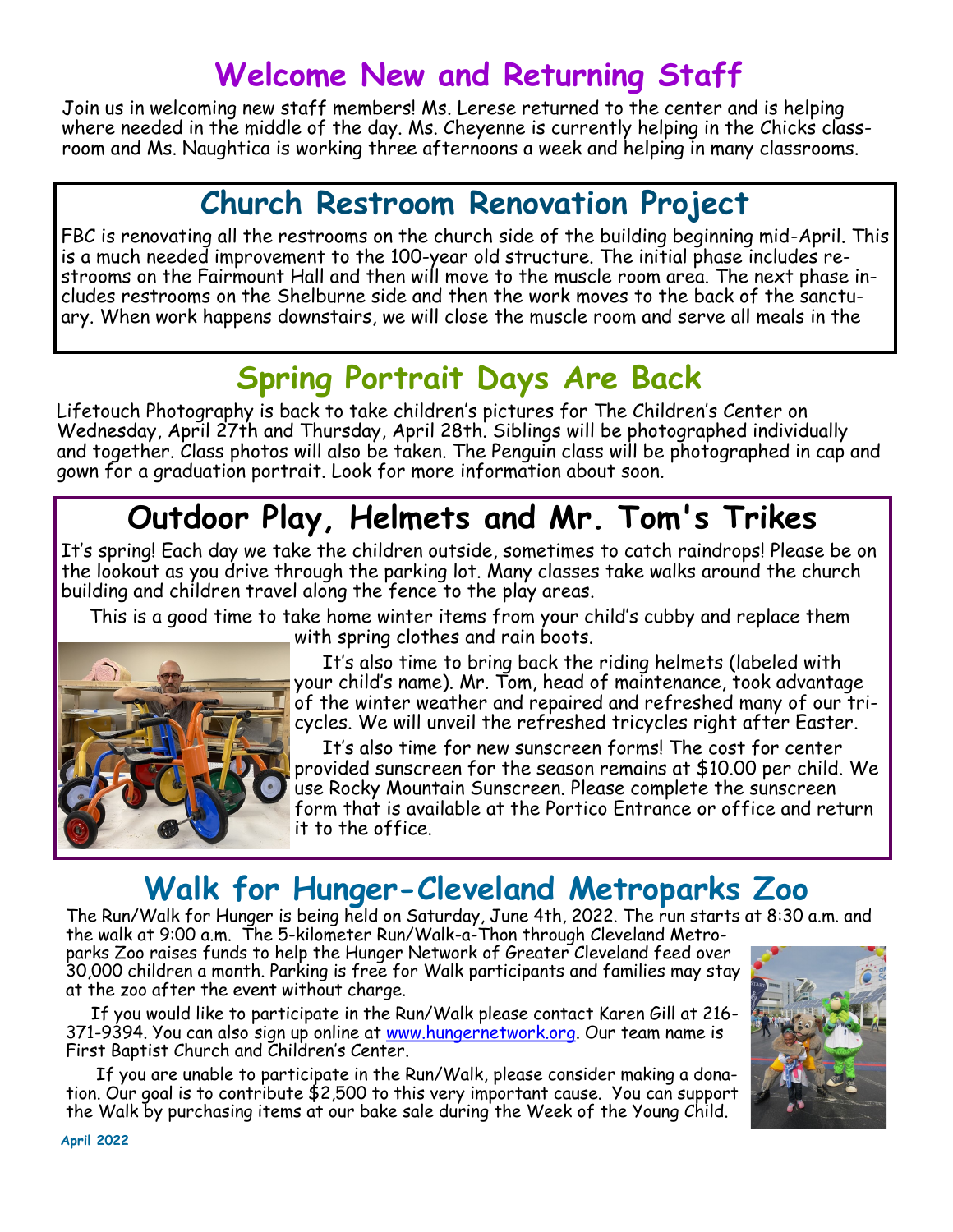**Bill Martin Jr / Eric Carle** 



The Grouchy Ladybug Fric Carlo



The Mixed-Up Chameleon<br>by Eric Carle





Eric Carle The Very Quiet Cricket



### **Monday** Wear Brown! Bubble Bears Scavenger Hunt

**Tuesday** Wear Red!

Enjoy the Eric Carle Story Walk Sidewalk Chalk

**Wednesday**

Wear mismatched, rainbow or tie dye colors! Parachute Play

**Thursday** Wear Green! Visit The Very Hungry Caterpillar Snack Sale!

#### **Friday**

Jammie Day! Challenge the Obstacle Course "Pancakes, Pancakes!" for **Breakfast**